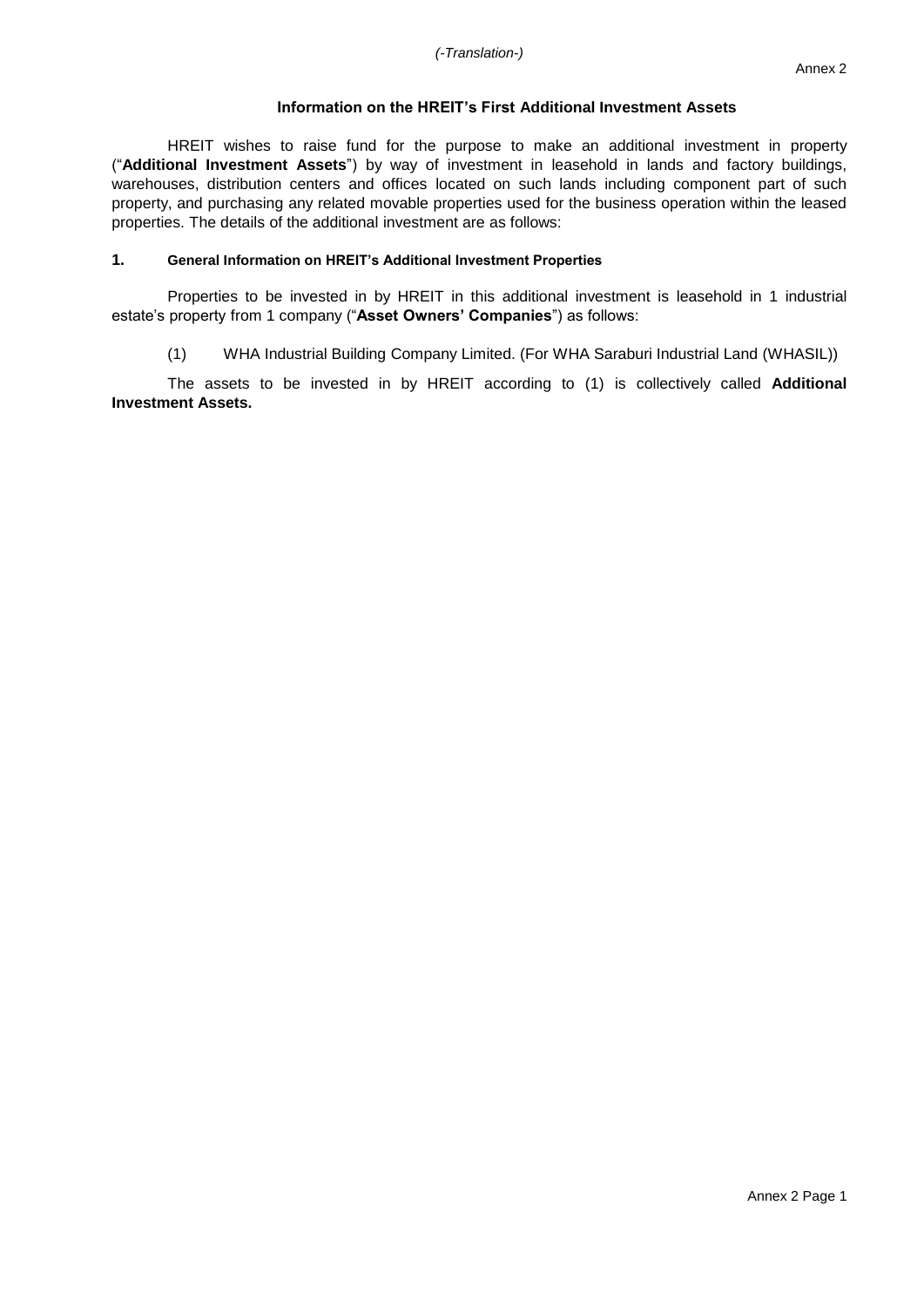| <b>Type of Investment</b> | <b>Detached Factory Building</b><br><b>Assets</b> | <b>Attached Factory Building</b><br><b>Assets</b> | <b>Total Assets</b> |
|---------------------------|---------------------------------------------------|---------------------------------------------------|---------------------|
| Land (Rai)                | $6 - 5 - 30$                                      | $6 - 0 - 48$                                      | 12-3-98             |
| No. of Buildings (Unit)   |                                                   | $\bf 8$                                           | $\boldsymbol{9}$    |
| Net Leasable Area (Sq.m.) | 4,720                                             | 11,196                                            | 15,916              |
| Occupancy Rate            | 100%                                              | 100%                                              | 100%                |
| Rooftop Area (Sq.m.)      | 4,320                                             | 9,792                                             | 14,112              |
| Average Age of Building   | 6.17                                              | 6.13                                              | 6.13                |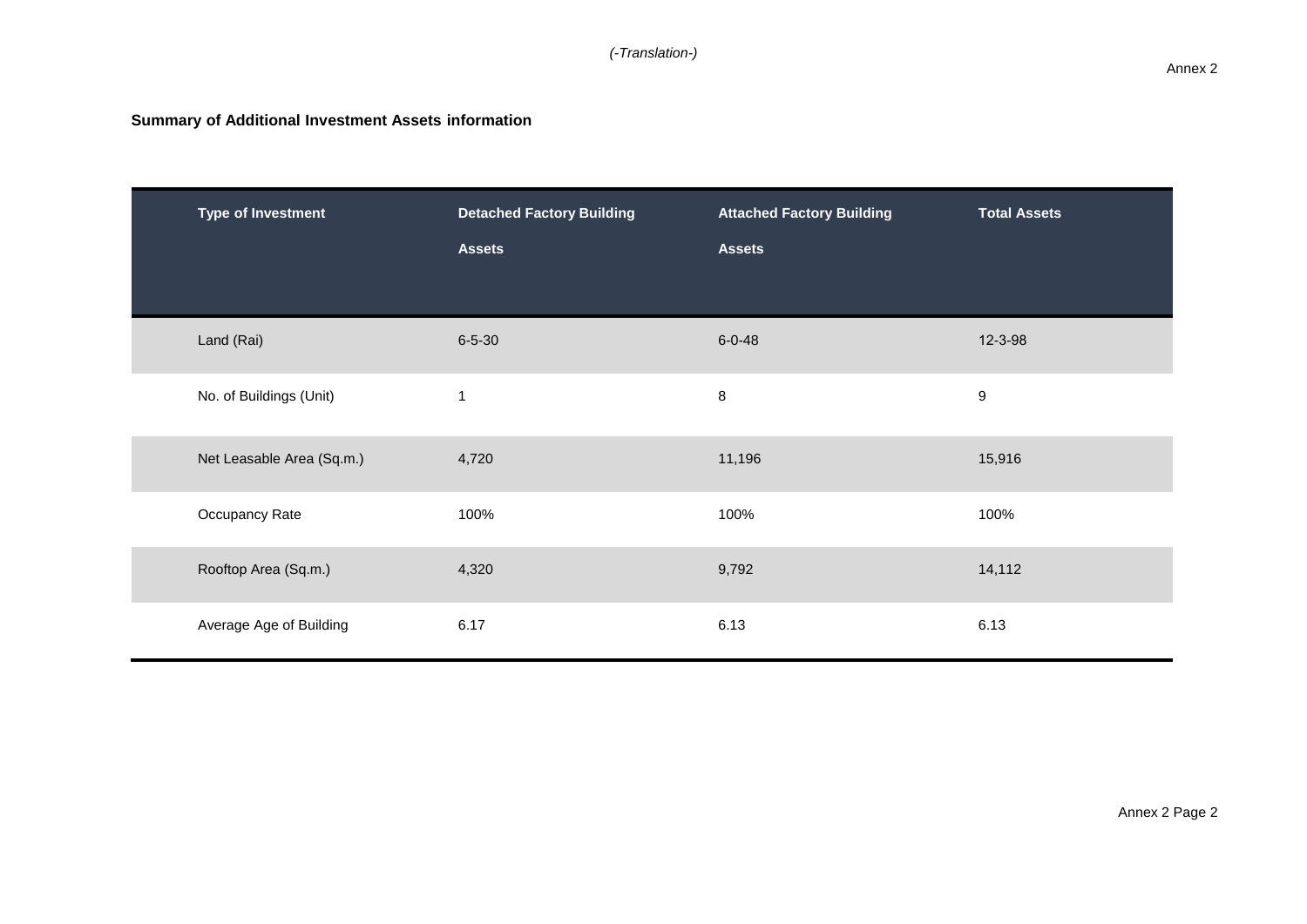# **2. Nature of Investment of HREIT**

HREIT will invest in Additional Investment Assets by leasing lands and buildings, factory buildings, warehouses, offices and other buildings located on such lands for 30 years from the commencement date of the lease period and right to extend the lease for another 30 years, including component part of such property, and purchasing any related movable properties used for the business operation within the leased properties from: WHA Industrial Building Company Limited (together as "**Asset Owners' Companies**"). The nature of investment in property of HREIT in this investment is as follows:

Leasehold in lands and factory buildings and leasehold in lands and warehouses:

- 1. Leasehold in lands and factory buildings:
	- 1.1. Detached building factory with 1 unit of detached building factory with a land area of approximately 6-3-50 rai, and a building area of approximately 4,720 square meters.
	- 1.2. Attached building factory with 8 units of attached building factory with a land area of approximately 6-0-48 rai, and a building area of approximately 11,196 square meters.
- 2. A usable leased rooftop area of approximately 8,467 square meters.

The total area of Additional Investment Assets is approximately 12-3-98 rai, and a total building area of approximately 15,916 square meters and a usable leased rooftop area of approximately 8,467 square meters.

### *Remark:*

In the investment in Additional Investment Assets, HREIT will make an investment by entering into related agreements as follows:

- 1. Assets lease agreement (lands, buildings and fixtures) and
- 2. Assets sale and purchase agreement
- 3. Assets mortgage agreement
- 4. Undertaking agreement
- 5. Other related agreement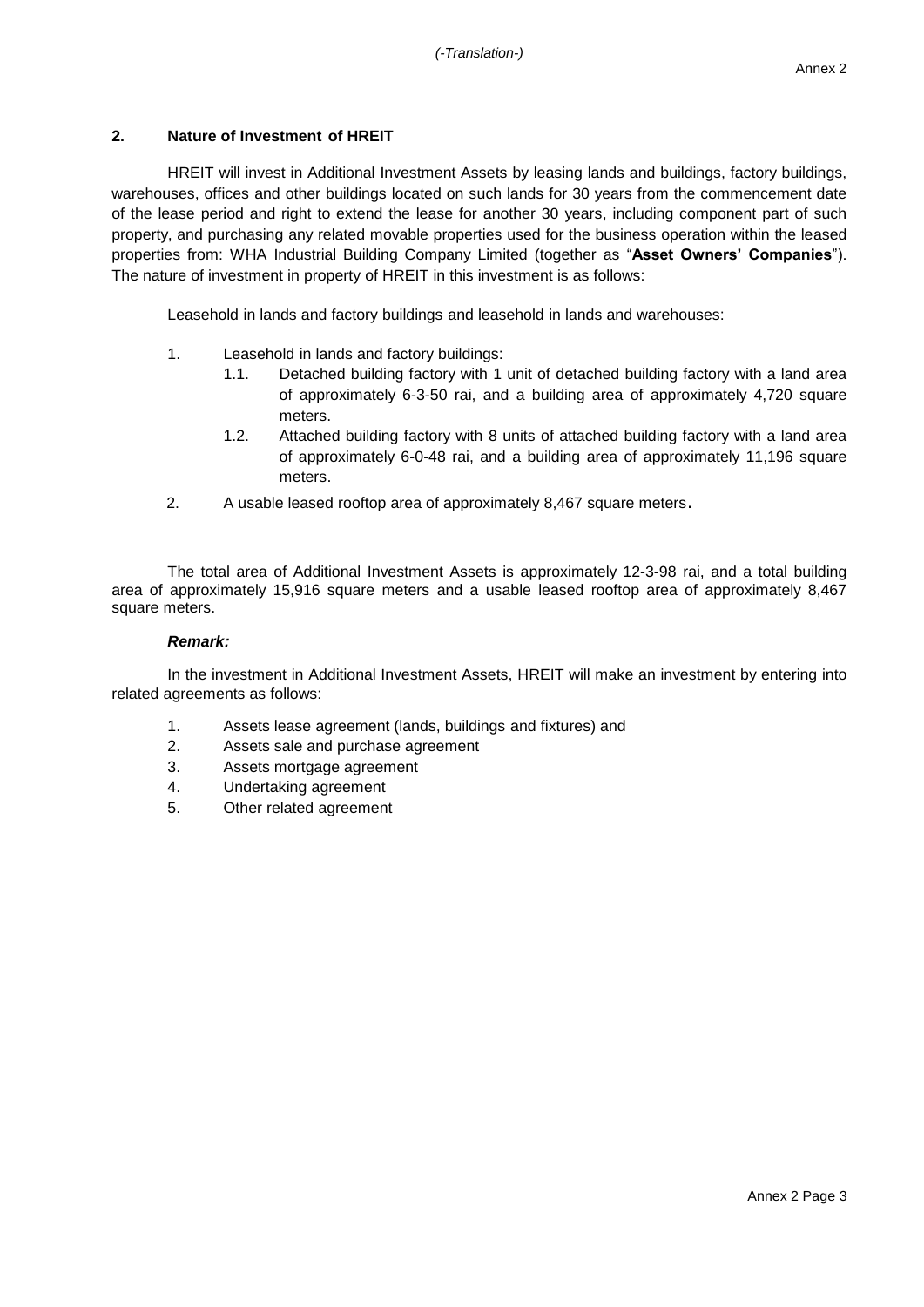## **3. Details of Additional Investment Assets**

### **3.1 The Details of Additional Investment Assets**

HREIT will consider investing in Additional Investment Assets for a total price of up to Baht 477,000,000 (Four Hundred and Seventy-Seven Million Baht), comprised of the value of land and building lease and the purchase value of any related movable properties used for the business operation within the leased properties (exclusive of value added tax, registration fee and specific business tax, other relevant fees and expenses). The details of each project are as follows:

| No.                                                        | Project/Industrial | Unit  | Approximately<br>building area | <b>Approximately Land</b><br>Average<br><b>Title</b><br>Area<br>age of<br><b>Building Details</b> | Type of Investment |     |             | leased        |                     |                        |           |               |
|------------------------------------------------------------|--------------------|-------|--------------------------------|---------------------------------------------------------------------------------------------------|--------------------|-----|-------------|---------------|---------------------|------------------------|-----------|---------------|
|                                                            | Estate             |       | (sq.m.)                        |                                                                                                   | Deed<br>No.        | Rai | <b>Ngan</b> | Square<br>Wah | building<br>(years) | Land                   | Factory   | by<br>lessees |
|                                                            | <b>WHASIL</b>      | 93C   | 4,720                          | Building of<br>Reinforced<br>concrete one<br>floor                                                | 50690              | 6   | っ           | 50            | 6.17                | Leasehold<br>(Partial) | Leasehold |               |
| <b>Detached Building Factory</b><br><b>Assets in Total</b> |                    | 4,720 |                                |                                                                                                   | 6                  |     | 50          | 6.17          |                     | $\blacksquare$         |           |               |

|     | Project/Industri | Unit | Approximately            |                                                 | <b>Title</b> |          |             |               | Approximately Land<br>Area | <b>Average</b><br>age of |                            | Type of Investment | leased |
|-----|------------------|------|--------------------------|-------------------------------------------------|--------------|----------|-------------|---------------|----------------------------|--------------------------|----------------------------|--------------------|--------|
| No. | al Estate        |      | building area<br>(sq.m.) | <b>Building Details</b>                         | Deed<br>No.  | Rai      | <b>Ngan</b> | Square<br>Wah | building<br>(years)        | Land                     | <b>Building</b><br>Factory | by<br>lessees      |        |
|     | <b>WHASIL</b>    | 27B  | 900                      | Building of<br>Reinforced<br>concrete two floor | 27149        | 0        |             | 89            | 6.26                       | Leasehold<br>(Partial)   | Leasehold                  |                    |        |
| 2   | <b>WHASIL</b>    | 27C  | 900                      | Building of<br>Reinforced<br>concrete two floor | 27149        | 0        |             | 89            | 6.26                       | Leasehold<br>(Partial)   | Leasehold                  |                    |        |
| 3   | <b>WHASIL</b>    | 27D  | 900                      | Building of<br>Reinforced<br>concrete two floor | 27149        | $\Omega$ |             | 89            | 6.26                       | Leasehold<br>(Partial)   | Leasehold                  |                    |        |

Annex 2 Page 4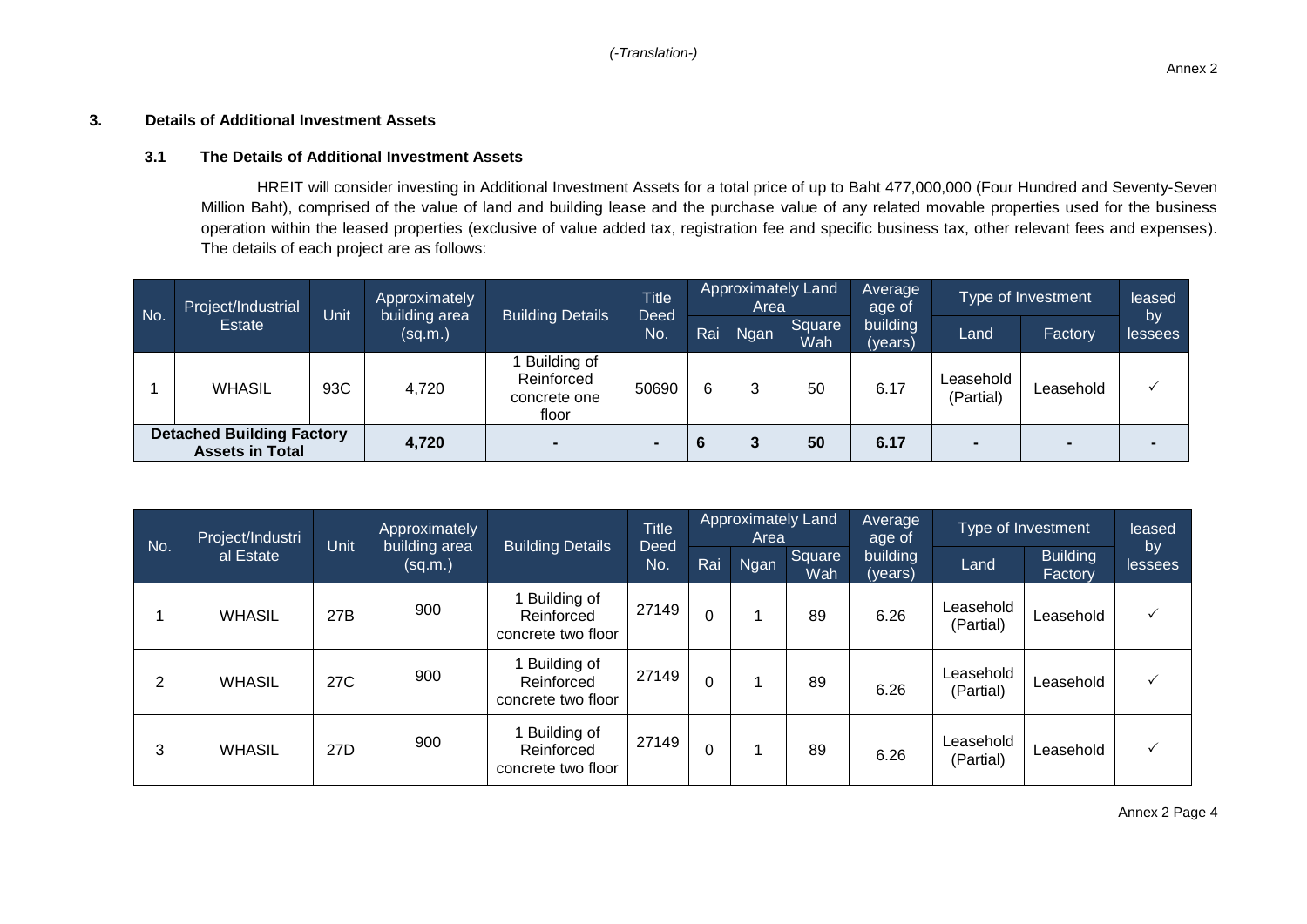|                | Project/Industri                                           |       | <b>Approximately</b>     |                                                                        | Title              |                 |                |               | <b>Approximately Land</b><br>Area |                        | Average<br>age of          | Type of Investment |  | leased |
|----------------|------------------------------------------------------------|-------|--------------------------|------------------------------------------------------------------------|--------------------|-----------------|----------------|---------------|-----------------------------------|------------------------|----------------------------|--------------------|--|--------|
| No.            | al Estate                                                  | Unit  | building area<br>(sq.m.) | <b>Building Details</b>                                                | <b>Deed</b><br>No. | Rai             | <b>Ngan</b>    | Square<br>Wah | building<br>(years)               | Land                   | <b>Building</b><br>Factory | by<br>lessees      |  |        |
| 4              | <b>WHASIL</b>                                              | 27E   | 900                      | 1 Building of<br>Reinforced<br>concrete two floor                      | 27149              | $\Omega$        | 1              | 89            | 6.26                              | Leasehold<br>(Partial) | Leasehold                  | $\checkmark$       |  |        |
| 5              | <b>WHASIL</b>                                              | 27A   | 1,152                    | 1 Building of<br>Reinforced<br>concrete two floor                      | 27149              | $\overline{0}$  | $\overline{2}$ | 52            | 6.26                              | Leasehold<br>(Partial) | Leasehold                  |                    |  |        |
| 6              | <b>WHASIL</b>                                              | 3B-02 | 1,656                    | 1 Building of<br>Reinforced<br>concrete one<br>floor with<br>mezzanine | 52681              | $\Omega$        | 3              | 60            | 5.36                              | Leasehold<br>(Partial) | Leasehold                  | ✓                  |  |        |
| $\overline{7}$ | <b>WHASIL</b>                                              | 93E   | 2,394                    | 1 Building of<br>Reinforced<br>concrete two floor                      | 50690              | 1               | 1              | 40            | 6.17                              | Leasehold<br>(Partial) | Leasehold                  | ✓                  |  |        |
| 8              | <b>WHASIL</b>                                              | 93F   | 2,394                    | 1 Building of<br>Reinforced<br>concrete two floor                      | 50690              | 1               | 1              | 40            | 6.17                              | Leasehold<br>(Partial) | Leasehold                  | $\checkmark$       |  |        |
|                | <b>Attached Building Factory</b><br><b>Assets in Total</b> |       | 11,196                   |                                                                        | $\blacksquare$     | $6\phantom{1}6$ | $\mathbf{0}$   | 48            |                                   |                        |                            |                    |  |        |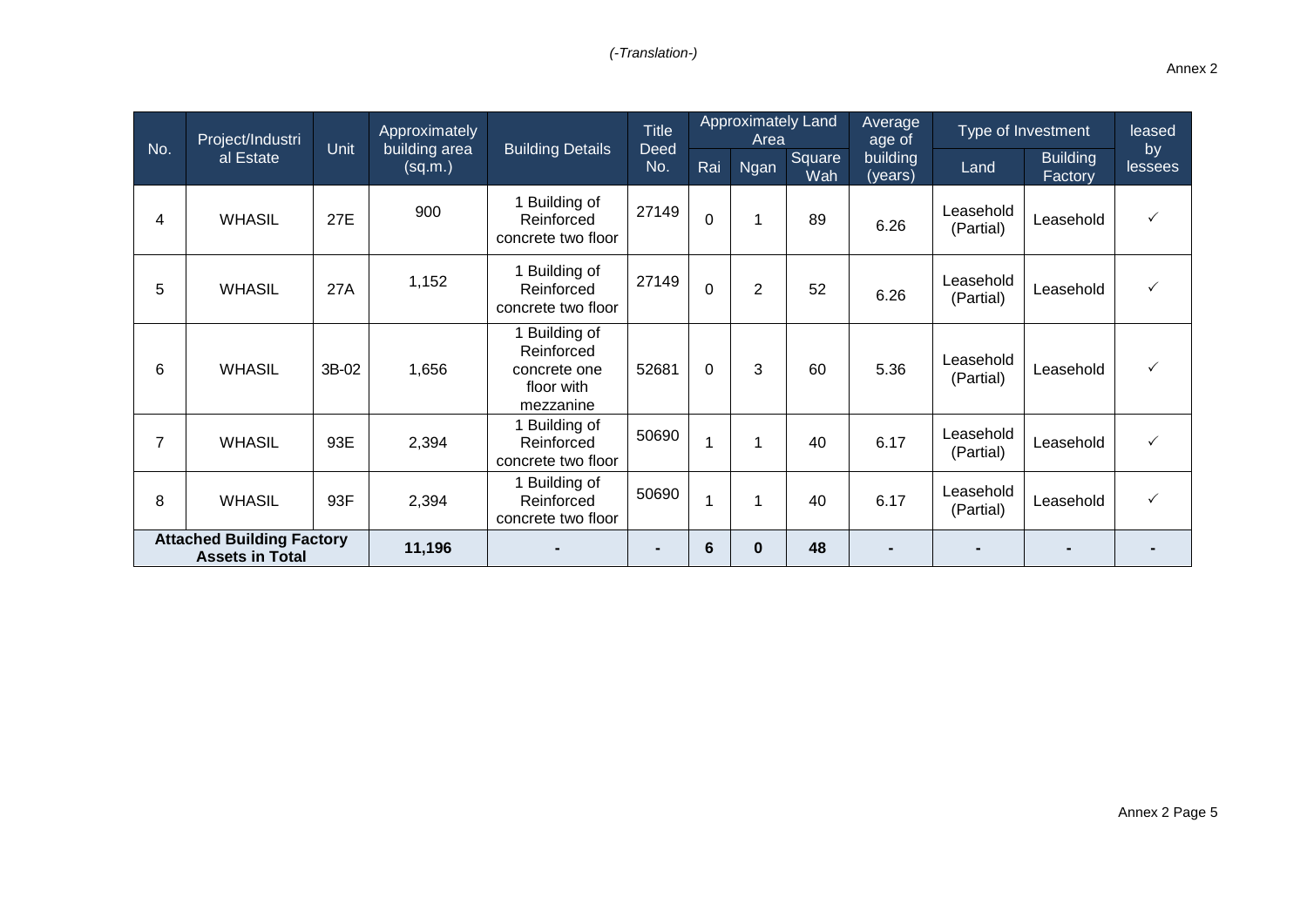# **3.2 The Details of Lease of Additional Investment Assets**

| No. | Name of Tenant                                    | Percent of<br>total leasable<br>area | Per cent of<br>total<br>revenues | Lease<br>term<br>(years) | Year of lease<br>expiration<br>(A.D.) | Nationality | Type of<br><b>Business</b> |
|-----|---------------------------------------------------|--------------------------------------|----------------------------------|--------------------------|---------------------------------------|-------------|----------------------------|
|     | Nikon (Thailand)<br>Limited                       | 59.74                                | 60.12                            | 3                        | 2019/2021(1)                          | Japan       | Consumer                   |
| 2   | Fujikura Automotive<br>(Thailand) Limited         | 29.86                                | 31.64                            | 3                        | 2020                                  | Japan       | Electronics                |
| 3   | Esmalglass-Itaca<br>(Thailand)<br>Company Limited | 10.40                                | 8.24                             | 6                        | 2023                                  | Spain       | Consumer                   |
|     | Total                                             | 100                                  | 100                              |                          |                                       |             |                            |

Information on top major lessees by lease area

*Source: WHAIRM*

*Remark: Information as of 30 September 2018*

**(1)** *As the tenant have 3 lease agreement, and the expiry date are difference*

## **3.3 Projected Income of HREIT in the First Year**

Projected income receivable by HREIT during the first year after the Additional Investment will consist of income from rental and service fee paid in cash and the compensate rental income. The details of projected annual income from 1 January 2019 – 31 December 2019 are as follows:

|                                                                  | <b>Projected Income Statement Report under Assumptions</b> |
|------------------------------------------------------------------|------------------------------------------------------------|
| For the Year from 1 January 2019 – 31 December 2019 <sup>1</sup> |                                                            |

|                                                                                                                      | <b>Existing</b><br><b>Immoveable</b><br>Properties <sup>2</sup><br>(Baht Million) | <b>Immoveable</b><br><b>Properties after</b><br><b>Additional</b><br>Investment <sup>3</sup><br>(Baht Million) |
|----------------------------------------------------------------------------------------------------------------------|-----------------------------------------------------------------------------------|----------------------------------------------------------------------------------------------------------------|
| Rental and service revenues <sup>2/3/4</sup>                                                                         | 596.97                                                                            | 635.96                                                                                                         |
| Rooftop rental and service revenues <sup>5</sup>                                                                     | 5.24                                                                              | 5.50                                                                                                           |
| Compensated rental and service revenues <sup>6</sup>                                                                 | 102.02                                                                            | 102.02                                                                                                         |
| Interest income <sup>7</sup>                                                                                         | 0.67                                                                              | 0.68                                                                                                           |
| <b>Total revenues</b>                                                                                                | 704.90                                                                            | 744.15                                                                                                         |
| <b>Expenses</b>                                                                                                      |                                                                                   |                                                                                                                |
| Property management related expenses <sup>8</sup>                                                                    | 29.98                                                                             | 31.68                                                                                                          |
| Net profit of immoveable properties                                                                                  | 674.92                                                                            | 712.47                                                                                                         |
| REIT Management Fees and Expenses <sup>9/10</sup>                                                                    | 46.08                                                                             | 47.91                                                                                                          |
| Interest expenses <sup>11</sup>                                                                                      | 105.71                                                                            | 122.62                                                                                                         |
| Amortization <sup>12</sup>                                                                                           | 14.26                                                                             | 17.54                                                                                                          |
| Net profit distributable                                                                                             | 508.86                                                                            | 524.41                                                                                                         |
| <b>Adjusted entries</b>                                                                                              |                                                                                   |                                                                                                                |
| Add Excess liquidity from amortized Trust Unit Issuance Costs <sup>12</sup>                                          | 4.23                                                                              | 6.66                                                                                                           |
| Add Amortization loan fee and interest expense difference calculated at<br>the effective interest rate <sup>12</sup> | 10.03                                                                             | 10.87                                                                                                          |
| Net cash from investment that can be distributed through<br>dividends and capital reduction                          | 523.12                                                                            | 541.95                                                                                                         |

Annex 2 Page 6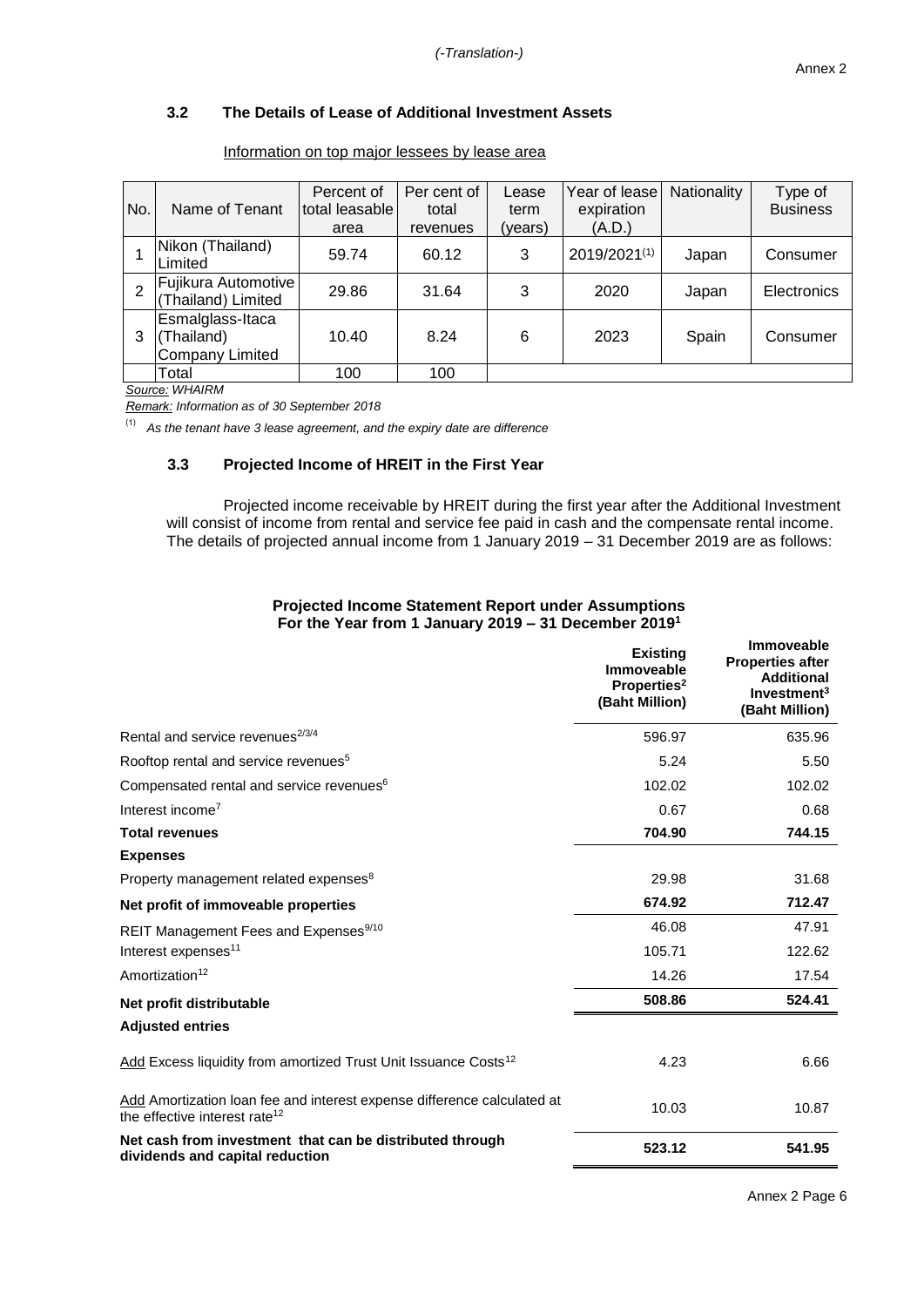*(-Translation-)*

| Annex |  |
|-------|--|
|       |  |

| Rate of profit distribution (%)                                                                               | 100    | 100    |
|---------------------------------------------------------------------------------------------------------------|--------|--------|
| <b>Expected amount to be distributed to Trust Unitholders</b>                                                 | 523.12 | 541.95 |
| Number of Trust Units (Million units)<br><b>Expected amount to be distributed to Trust Unitholders (Baht)</b> | 702.63 | 702.63 |
| - Distribution of profit per unit (Baht per unit)                                                             | 0.724  | 0.746  |
| - Distribution of capital per unit (Baht per unit)                                                            | 0.020  | 0.025  |
| Distribution of profit and capital per unit (Baht per unit)                                                   | 0.7445 | 0.7713 |
| Growth rate of additional amount to be distributed to Trust Unitholders<br>(Baht per unit)                    |        | 0.0268 |

### **Remarks**

- 1. Accounting period of HREIT is from January to December of every year. The immoveable properties in this additional investment is expected to be completed by December 2018, therefore, the projected income is estimated for a 12-month period from 1 January 2019 – 31 December 2019.
- 2. Existing immoveable properties referring to immoveable properties invested by HREIT at the amount of 122 units (as of 30 June 2018) in 7 projects namely: (1) WHA Eastern Seaboard Industrial Estate 1, (2) Eastern Seaboard Industrial Estate (Rayong), (3) WHA Chonburi Industrial Estate 1, (4) WHA Saraburi Industrial Land, (5) WHA Logistics Park1, (6) WHA Logistics Park 2, and (7) WHA Logistics Park 4.
- 3. Immoveable properties after the additional investment referring to existing immoveable properties and new immoveable properties in which HREIT will additionally invest in i.e. 9 units of factory buildings in total in WHA Saraburi Industrial Land divided into 1) 8 units of attached building factory with a total building area of 11,196 square meters and 2) 1 unit of detached building with the control of the control of the control of the control of the control of the control of the co a total building area of 4,720 square meters.
- 4. Rental and service revenues referred from revenue of asset per month projected from the estimated rental and service revenues as per the lease agreements and service agreements between lessees and HREIT with details as follows:
	- Existing immoveable properties with the total occupied area of 270,338 square meters and with average rental rate of Baht 188.59 per square meter.
	- Immoveable properties to be additionally invested in by HREIT with the total occupied area of 15,916 square meters and with average rental rate of Baht 204.13 per square meter per month.
- 5. Rooftop rental and service revenues i.e. revenues of HREIT from the sub-leasing of rooftop area of factory and warehouse buildings for the business operation of solar energy with the details as follows:
	- Rental of rooftop area of the existing immoveable properties with the total rooftop area of 171,182 square meters and with average rental rate of Baht 3.00 per square meter per month.
	- Rental of rooftop area of the Additional Investment Assets with the total rooftop area of 8,467 square meters and with average rental rate of Baht 3.00 per square meter per month.

The Asset Owner agreed that during the period of 15 years from HREIT's investment date (the "**Warranty Period**"), if the rooftop area in the leased properties is still unoccupied as of the HREIT's investment date, WHA Industrial Development Public Company Limited ("**WHAID**") or the Asset Owner's Company shall be responsible to pay the rent to HREIT for the remaining rooftop area of the leased properties for the part that are not leased out, during the Warranty Period at the rate of Baht 3 (Three Baht) per square meter per month, and the rental rate shall be increased for 6% every 3 years.

Annex 2 Page 7 6. Compensate rental and service revenues are the revenues of HREIT to be received from the Asset Owner who agreed to compensate the rental and service revenues for the unoccupied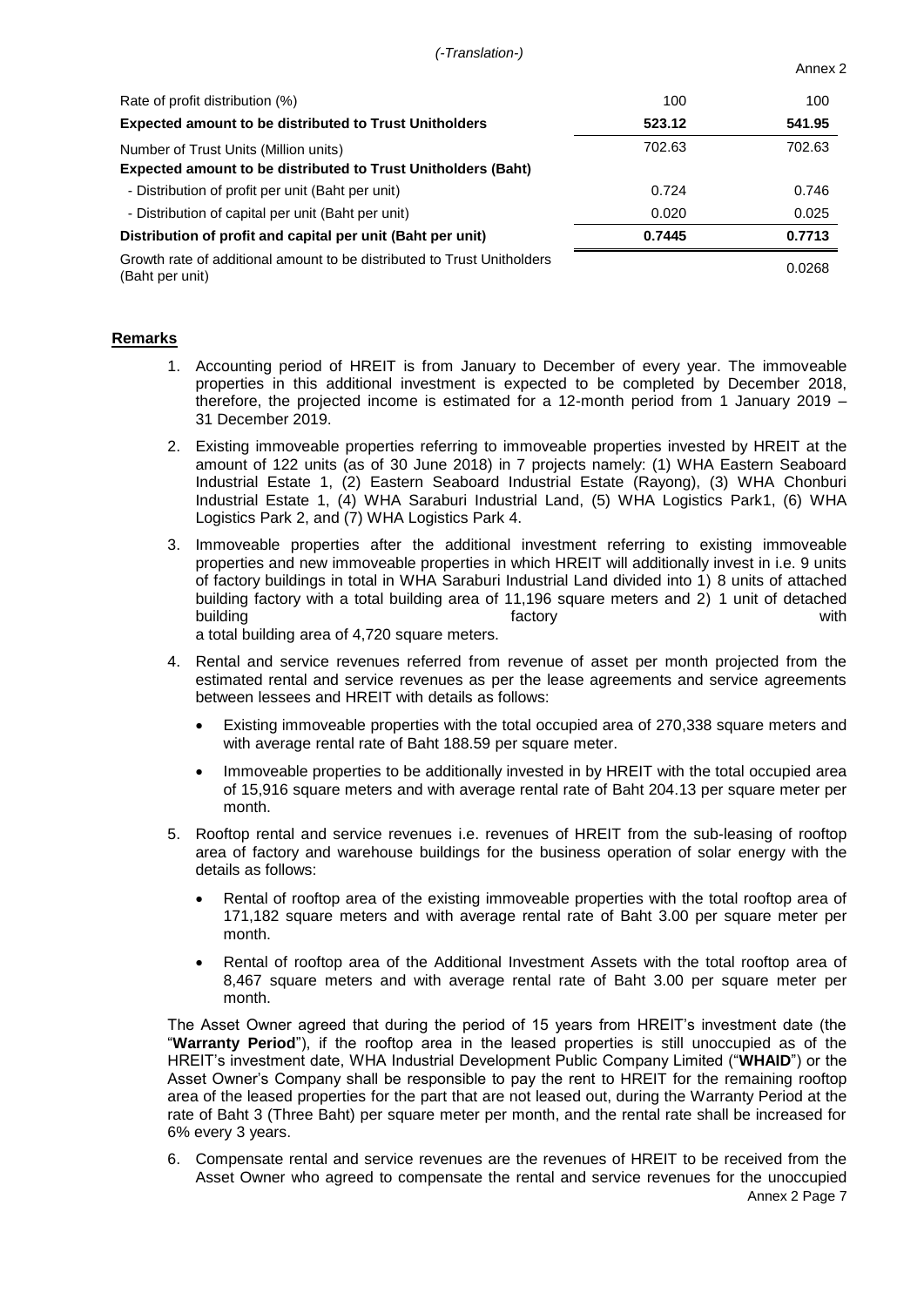properties for the period of 3 years from the commencement date of the lease period which is 23 November 2016 for the existing investment assets, 4 January 2018 for the Additional Investment Assets No. 1, and 1 January 2019 (which is the HREIT's expected investment date) for the Additional Investment Assets in this time, all of which are based on the Undertaking Agreement between HREIT and the Asset Owner. The rental rate is based on weighted average of rental rate in each area and each type of the leased properties.

- 7. Interest income arises from the short term investment by HREIT of the outstanding security deposits from the investment in immoveable properties, with the average return rate of 0.6% per annum.
- 8. Property management related expenses consist of immoveable properties maintenance fee, insurance premiums, security service fee, Lessees Procurement Fee for the Property Manager, common public utility fee, other relevant expenses and Property Management Fee of the Additional Investment Assets at the rate of 1.75% per annum during the 1<sup>st</sup> – 5<sup>th</sup> year, and 5% per annum during the  $6<sup>th</sup>$  – 10<sup>th</sup> year of the rental and service revenues (excluding compensate rental and service revenue, rooftop rental and service revenue, and value added tax).
- 9. REIT Management Fees shall be charged as prescribed in the agreement at the rate of not exceeding 0.25% per annum of the total value of HREIT's assets (excluding value added tax), and at the amount of not less than Baht 12.50 Million per annum.
- 10. REIT Management Expenses consists of operation fees e.g. Trustee Fee, REIT Registrar Fee, Annual Fee of Stock Exchange of Thailand and the Office of the SEC, audit and counselor fee, asset appraisal fee and other miscellaneous expenses. The projected REIT Management Expenses under assumptions for the year ending on 31 December 2019 is calculated from the amount as prescribed in the draft agreement and the estimation of other relevant expenses.
- 11. Interest expenses is calculated from loans under the existing Loan Agreements between HREIT and financial institutions, which are consisting of the  $1<sup>st</sup>$  Loan at the amount of Baht 2,325 Million, the  $2<sup>nd</sup>$  Loan at the amount of Baht 575 Million, and the additional long-term loan for this Additional Investment at the amount of not exceeding Baht 420 Million from financial institutions, provided that the loan fee shall be booked as a part of financial costs at the effective interest rate.
- 12. Amortization consists of the amortized prepaid bank fee and the amortized deferred costs i.e. HREIT establishment expenses and Additional Investment Asset expenses.
- 13. Other assumptions estimated for the year ending 31 December 2019 are based on the following assumptions:
	- No changes are made to the immoveable properties to be invested by HREIT;
	- No additional funding during the estimated period;
	- No changes are made to the taxation law or other relevant laws;
	- Every lessees comply with the lease agreements and service agreements / draft of lease agreements and service agreements;
	- No CAPEX during the estimated period as the Asset Owner has guaranteed for the expenses during such period; and
	- No property tax relating to the Additional Investment Assets in this time during the estimated period as the Asset Owner agreed to be responsible therefor for the period of 3 years from the commencement date of the lease period.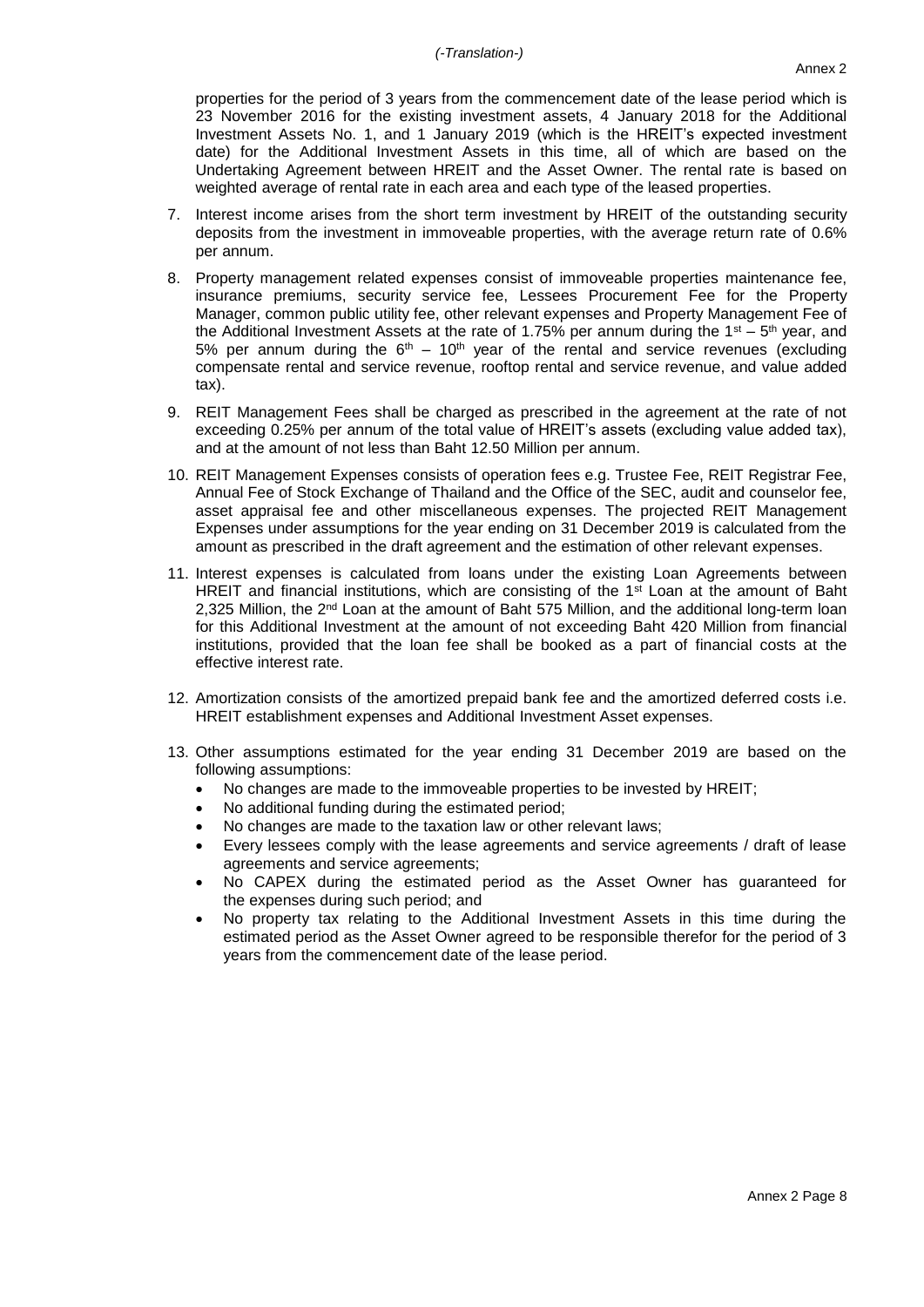|                                       | Summary details of the Additional Investment Assets and the maximum amount to be invested |
|---------------------------------------|-------------------------------------------------------------------------------------------|
| by HREIT in the immoveable properties |                                                                                           |

| <b>Additional Investment Assets by HREIT</b>                                                                                                                                                                                                                                         |                                     |
|--------------------------------------------------------------------------------------------------------------------------------------------------------------------------------------------------------------------------------------------------------------------------------------|-------------------------------------|
| Land area in which HREIT will invest                                                                                                                                                                                                                                                 | 12 Rai 3 Ngan 98 Square Wah         |
| <b>Characteristics of HREIT Trust's investment</b>                                                                                                                                                                                                                                   |                                     |
| <b>WHA Saraburi Industrial Land Project (WHASIL)</b>                                                                                                                                                                                                                                 | Lease of land and building from WHA |
|                                                                                                                                                                                                                                                                                      | Industrial Building Company Limited |
| Total approximate leasable area to be invested in by HREIT (square meter)                                                                                                                                                                                                            |                                     |
| <b>Building area</b>                                                                                                                                                                                                                                                                 | 15,916                              |
| Total rooftop area                                                                                                                                                                                                                                                                   | 14,112                              |
| Total usable leased rooftop area                                                                                                                                                                                                                                                     | 8,467                               |
| Appraised Value only for the portion to be invested in by HREIT <sup>1</sup> (Baht)                                                                                                                                                                                                  |                                     |
| Appraised Value of Siam City Appraisal Co., Ltd.                                                                                                                                                                                                                                     | 464,120,000                         |
| Appraised Value of TAP Valuation Co., Ltd.                                                                                                                                                                                                                                           | 460,790,000                         |
| The maximum amount to be invested by HREIT in<br>the immoveable properties (excluding value added<br>tax, registration fee, and specific business tax as<br>well as other relevant fees and expenses) not<br>exceeding (Baht)<br>The rental for the renewed lease period of 30 years | 477,000,000<br>30,000,000           |
| (Baht)                                                                                                                                                                                                                                                                               |                                     |

*<sup>1</sup> Appraised Value as of 1 January 2019 which is the REIT's expected investment date in the Additional Investment Assets.*

# **3.4 REIT Manager's opinion to the appraised value of the independent appraisers**

The REIT Manager has considered the appraisal reports of the 2 independent appraisers and of the opinion that the appraisals reflect the proper value of the assets, based on the assumptions, current market conditions, and be in line with the professional standard of the appraisers, provided that the opinions are based on the current basic information, which are subject to economic situations in the future.

After reviewing the appraisal reports of the 2 independent appraisers using the Income Approach for the 30-year lease period and another 30-year renewal of lease period, the assumptions for the calculation of asset value are appeared as follows:

| <b>Details</b>                                                                                       | <b>Appraisers</b>           |                                |  |  |
|------------------------------------------------------------------------------------------------------|-----------------------------|--------------------------------|--|--|
|                                                                                                      | Siam City Appraisal Co.,    | <b>TAP Valuation Co., Ltd.</b> |  |  |
|                                                                                                      | Ltd.                        |                                |  |  |
| (1) Assumptions on revenues                                                                          |                             |                                |  |  |
| 1.1) Rental and service revenue (considered from the rental under the existing Lease Agreement until |                             |                                |  |  |
| the completion of the lease period)                                                                  |                             |                                |  |  |
| - Attached Building Factory in 2019                                                                  | 190.00 Baht/Sq.m./Month     | 190.00 Baht/Sq.m./Month        |  |  |
| - Detached Building Factory in 2019                                                                  | 210.00 Baht/Sq.m./Month     | 210.00 Baht/Sq.m./Month        |  |  |
| - Growth rate of rental                                                                              | 8% increasing every 3 years | 2% increasing per annum        |  |  |
|                                                                                                      |                             | $(1st - 5th$ year)             |  |  |
|                                                                                                      |                             | 2.5% increasing per annum      |  |  |
|                                                                                                      |                             | (6th year onwards)             |  |  |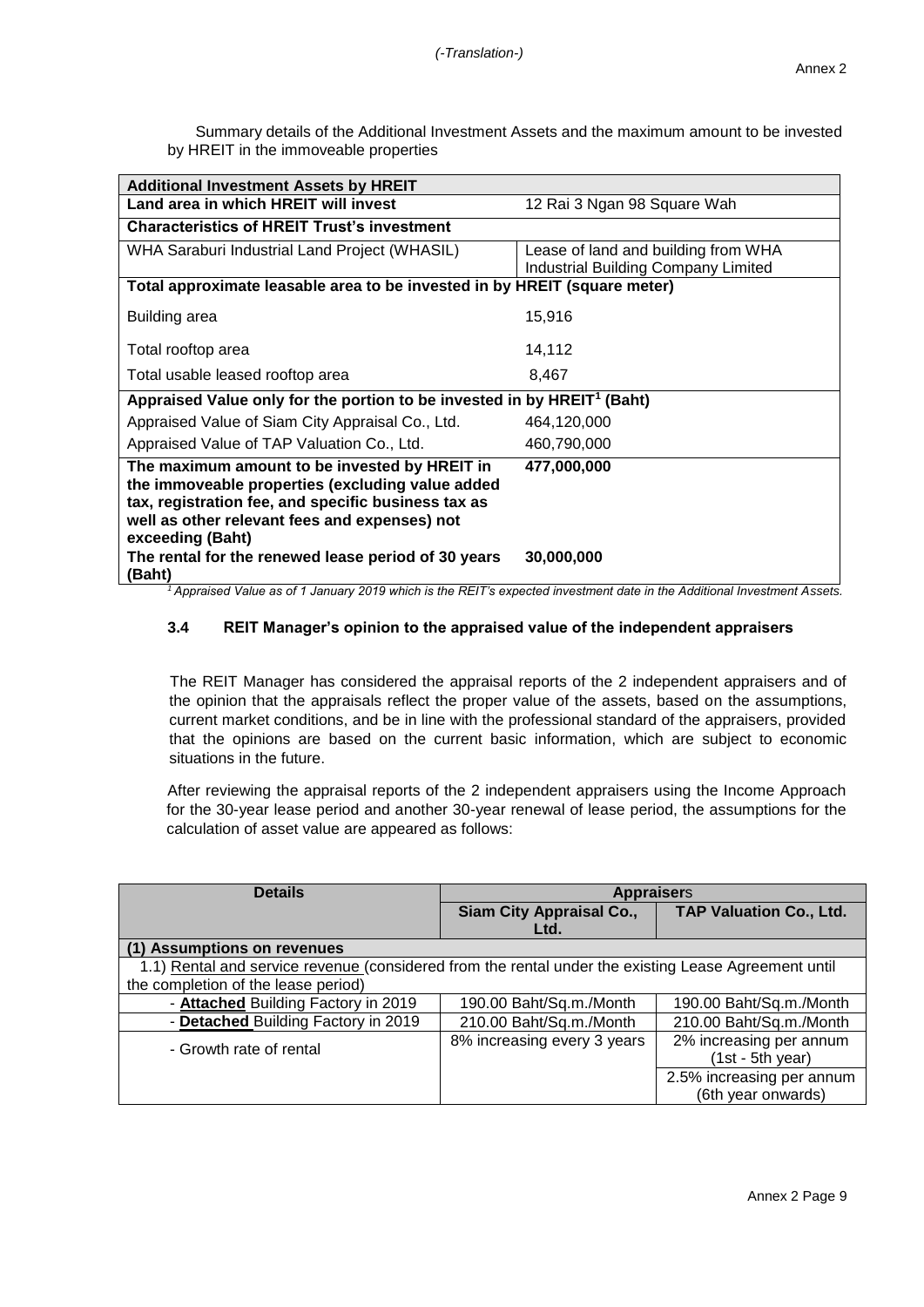| <b>Details</b>                                                              | <b>Appraiser</b>                           |                           |  |  |  |  |
|-----------------------------------------------------------------------------|--------------------------------------------|---------------------------|--|--|--|--|
|                                                                             | <b>Siam City Appraisal Co.,</b><br>Ltd.    | TAP Valuation Co., Ltd.   |  |  |  |  |
| 1.2) Occupancy rate                                                         |                                            |                           |  |  |  |  |
| - Occupancy rate in the 1st year                                            | 90.00%                                     | 90.00%                    |  |  |  |  |
| - Occupancy rate in the 2nd year                                            | 91.00%                                     | 91.00%                    |  |  |  |  |
| - Occupancy rate in the 3rd year                                            | 92.00%                                     | 92.00%                    |  |  |  |  |
| - Occupancy rate in the 4th year                                            | 93.00%                                     | 93.00%                    |  |  |  |  |
| - Occupancy rate in the 5th year -                                          | 95% (throughout the                        | 95% (throughout the       |  |  |  |  |
| completion of the lease period                                              | estimation)                                | estimation)               |  |  |  |  |
| 1.3) Compensated revenues for the first 3 years                             |                                            |                           |  |  |  |  |
| - <b>Attached</b> Building Factory                                          | 193.00 Baht/Sq.m./Month                    | 193.00 Baht/Sq.m./Month   |  |  |  |  |
| - Detached Building Factory                                                 | 210.00 Baht/Sq.m./Month                    | 210.00 Baht/Sq.m./Month   |  |  |  |  |
| 1.4) Rooftop rental and service revenues from subletting period of 15 years |                                            |                           |  |  |  |  |
| - Subletting rooftop area                                                   | 60% of rooftop area                        | 60% of rooftop area       |  |  |  |  |
| - Minimum Occupancy rate of rooftop                                         | 85% of subletting area                     | 85% of subletting area    |  |  |  |  |
| area                                                                        |                                            |                           |  |  |  |  |
| - Rental rate of rooftop area                                               | 3.00 Baht/Sq.m./Month                      | 3.00 Baht/Sq.m./Month     |  |  |  |  |
| - Rental growth rate of rooftop area                                        | 6% increasing every 3 years                | 6% increasing every 3     |  |  |  |  |
|                                                                             |                                            | years                     |  |  |  |  |
| (2) Assumptions on expenses                                                 |                                            |                           |  |  |  |  |
| 2.1) Asset management expenses                                              |                                            |                           |  |  |  |  |
| - 1st - 5th year                                                            | 1.75% of the rental and                    | 1.75% of the rental and   |  |  |  |  |
|                                                                             | service revenue                            | service revenue           |  |  |  |  |
| - 6th year onwards                                                          | 5.00% of the rental and                    | 5.00% of the rental and   |  |  |  |  |
|                                                                             | service revenue                            | service revenue           |  |  |  |  |
| 2.2) Marketing expenses                                                     | 0.70% of the rental and                    | 0.70% of the rental and   |  |  |  |  |
|                                                                             | service revenue                            | service revenue           |  |  |  |  |
| 2.3) Security expenses, insurance premiums, and maintenance expenses        |                                            |                           |  |  |  |  |
| - expenses rate                                                             | 1.10% of the rental and                    | 25 Baht/Sq.m./Year        |  |  |  |  |
| - Adjustment rate                                                           | service revenue<br>2% increasing per annum | 2% increasing per annum   |  |  |  |  |
|                                                                             |                                            | $(1st - 5th year)$        |  |  |  |  |
|                                                                             |                                            | 2.5% increasing per annum |  |  |  |  |
|                                                                             |                                            | (6th year onwards)        |  |  |  |  |
|                                                                             |                                            |                           |  |  |  |  |
| 2.4) Central Maintenance Fee (Attached Building Factory only)               |                                            |                           |  |  |  |  |
| - Central Maintenance Fee of HSIL                                           | 1.350 Baht/Rai/Month                       | 1.350 Baht/Rai/Month      |  |  |  |  |
| - Adjustment rate                                                           | 5% increasing every 3 years                | 5% increasing every 3     |  |  |  |  |
|                                                                             |                                            | years                     |  |  |  |  |
| 2.5) Reserve for building improvement in the future (CAPEX)                 |                                            |                           |  |  |  |  |
| - 6th year onwards                                                          | 1.50% of the rental and                    | 1.50% of the rental and   |  |  |  |  |
|                                                                             | service revenue                            | service revenue           |  |  |  |  |
| 2.6) Renewal expenses for another 30                                        | Baht 30 Million                            | Baht 30 Million           |  |  |  |  |
| years lease period                                                          |                                            |                           |  |  |  |  |
| (3) Other assumptions                                                       |                                            |                           |  |  |  |  |
| - Discount rate                                                             | 9.50%                                      | 9.50%                     |  |  |  |  |
| (4) Asset value                                                             |                                            |                           |  |  |  |  |
| <b>Total Asset Value</b>                                                    | Baht 464,120,000                           | Baht 460,790,000          |  |  |  |  |
|                                                                             |                                            |                           |  |  |  |  |

The REIT Manager is of the opinion to the principal assumptions for the appraisal by the appraisers that:

The market price of rental rate under the estimation by each appraiser has materially taken into consideration the data from its research with adjustments for the appropriateness of the relevant factors and the potential for the buildings utilization, as well as the consideration of the current conditions of property market, and the applicability of the market price of rental from research to compare with different assets, and their analysis perspectives in Weight Quality Score of the different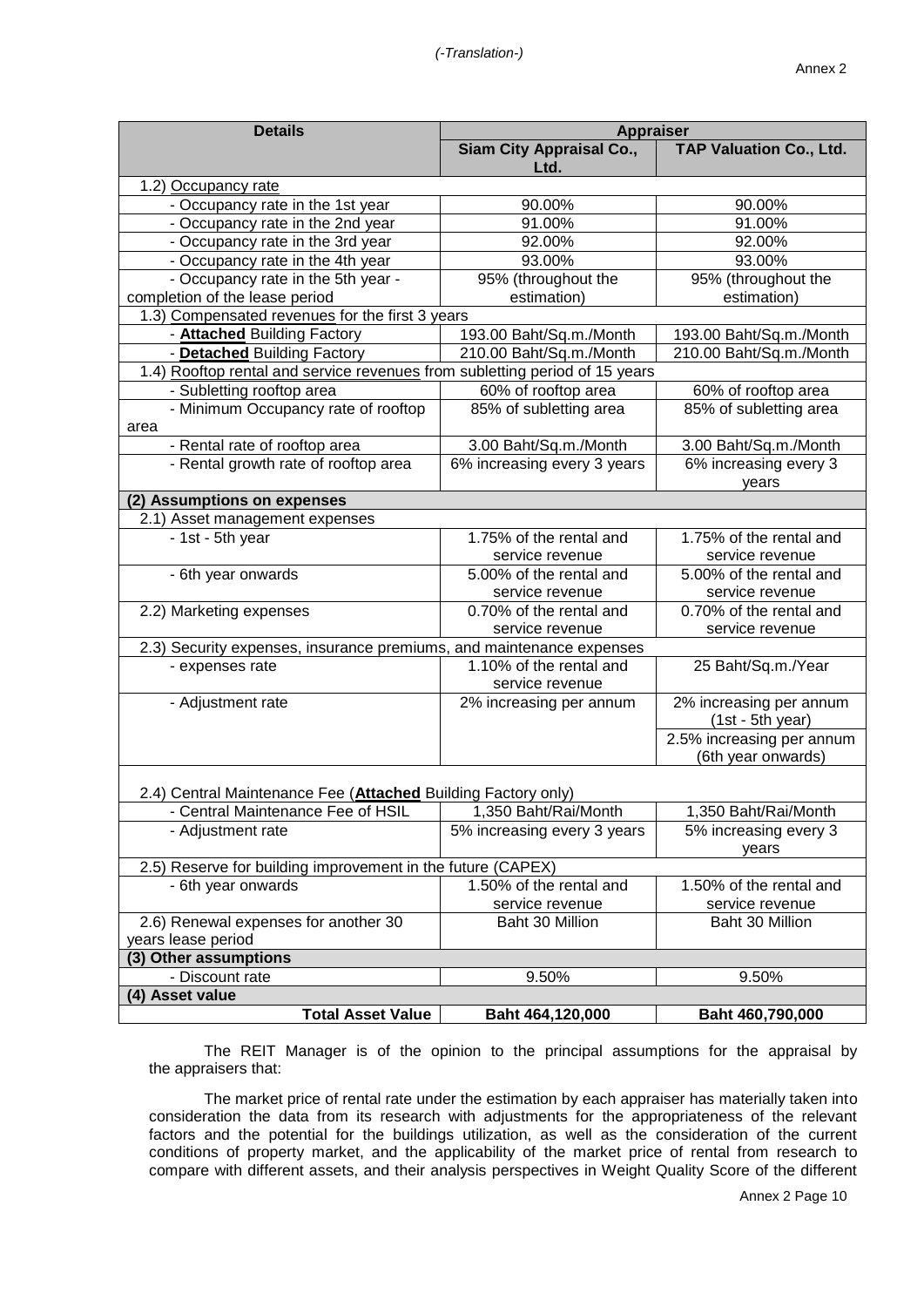data, therefore, it is found that the rates are acceptable.

The REIT Manager is of the opinion that the long-term Occupancy rate of assets at 95% above has taken into consideration a period of procurement for new lessee after the expiration of the lease period, for which mostly provide the rights to renewal with a notice of not less than 3-6 months prior to the expiration, thus it is suffice to procure for new expected lessee during such period. Even though the current Occupancy rate is at 100% when considering the long-term Occupancy rate, the assumptions of the appraisers are an acceptable assumption.

As for the Discount Rate, the 2 appraisers are in the same direction with reference to the appraisers' professional standards. The above Discount Rate has also taken into consideration the return on government bond investment and the risk pursuant to such type of business.

#### **4. Summary of Information on Property Currently Invested in by HREIT and Property to be Invested in by HREIT**

The main assets in which HREIT currently invested are leasehold in property in the type of 1) Ready-Built Factories in the type of Detached Building, totaling 1 units with a total area of approximately 4,720 square meters, 2) Ready-Built Factories in the type of Attached Building, totaling 8 units with a total area of approximately 11,196 square meters, totaling 9 units with total 15,916 square meters. All of which are located in a total area of approximately 12 rai 3 ngan 98 square wah. The details of which are as follows:

(1) WHA Saraburi Industrial Land **(WHASIL)** located at Amphoe Nhong Khae, Saraburi Province, including leasehold in land which is land lease and partial lease of 3 land title deeds with the total area of 12 rai 3 ngan 98 square wah, leasehold in factory buildings totaling 9 units with a total building area of approximately 15,619 square meters, and ownership in other assets which are component of such lands and buildings, equipment, accessories, M&E systems within the building and other assets which are related and necessary for utilization of lands and buildings in the project.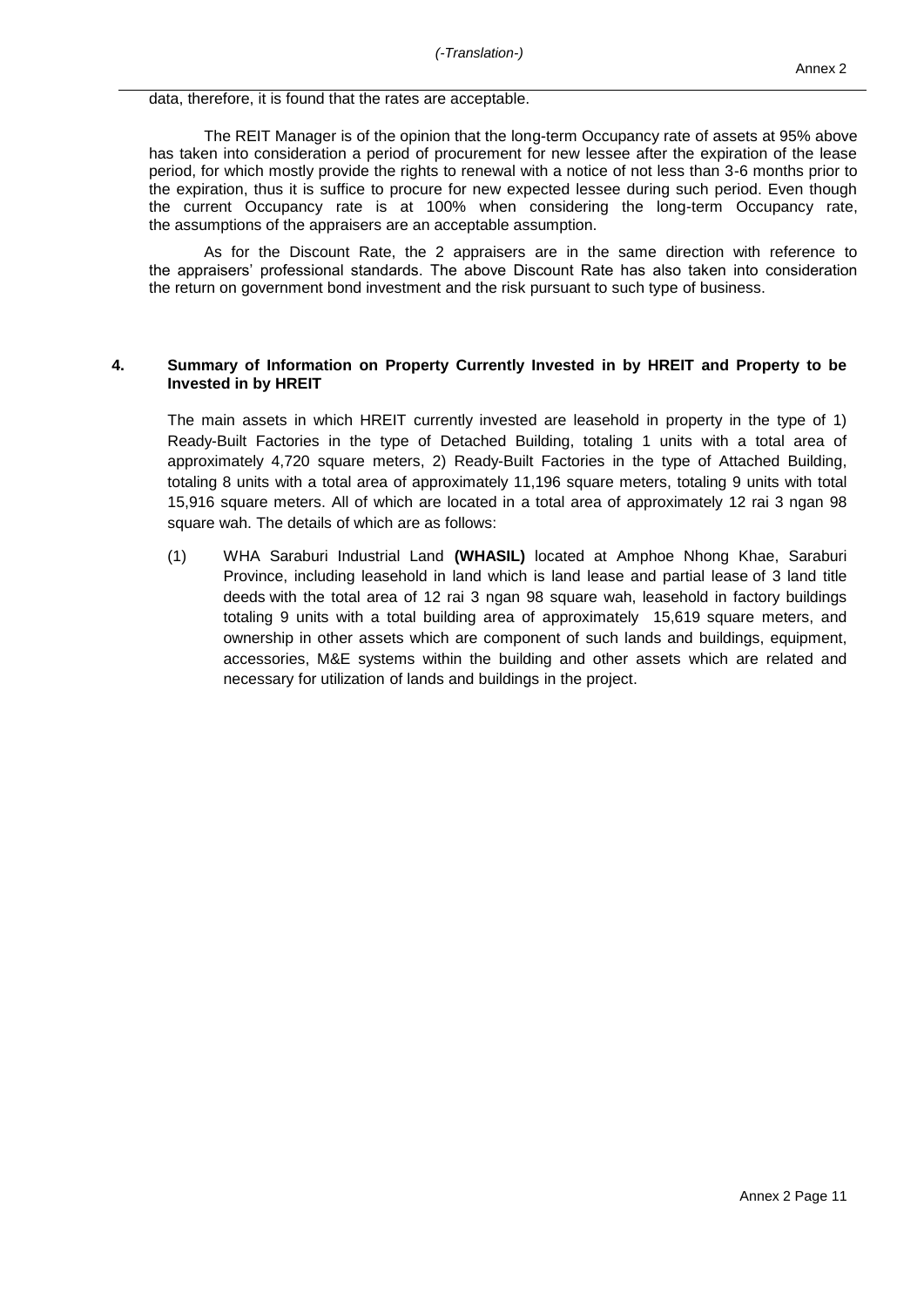## **4.1 Details of HREIT's Main Assets**

|                                                                        | <b>Property Currently Invested in by HREIT</b> |                                              | Property to be Invested in by HREIT |                                                   |                                   | <b>Total Properties after Invested</b>       |                          |                                                   |                                          |                                              |              |                                                   |
|------------------------------------------------------------------------|------------------------------------------------|----------------------------------------------|-------------------------------------|---------------------------------------------------|-----------------------------------|----------------------------------------------|--------------------------|---------------------------------------------------|------------------------------------------|----------------------------------------------|--------------|---------------------------------------------------|
| Project                                                                | Area<br>(Rai-Ngan-<br>Square Wah)              | <b>Building</b><br>Area<br>(Square<br>Metre) | <b>Units</b>                        | Rooftop<br>Area <sup>1</sup><br>(Square<br>Metre) | Area<br>(Rai-Ngan-<br>Square Wah) | <b>Building</b><br>Area<br>(Square<br>Metre) | <b>Units</b>             | Rooftop<br>Area <sup>1</sup><br>(Square<br>Metre) | Area<br>(Rai-Ngan-<br><b>Square Wah)</b> | <b>Building</b><br>Area<br>(Square<br>Metre) | <b>Units</b> | Rooftop<br>Area <sup>1</sup><br>(Square<br>Metre) |
| WHA Eastern Seaboard<br><b>Industrial Estate</b><br>(WHAESIE1) Project | 144-1-35.18                                    | 127,508                                      | 32                                  | 68,419                                            |                                   |                                              |                          |                                                   | 144-1-35.18                              | 127,508                                      | 32           | 68,419                                            |
| Eastern Seaboard Industrial<br>Estate (Rayong) (ESIE)<br>Project       | 45-0-25.4                                      | 57,752                                       | 41                                  | 30,082                                            |                                   |                                              | $\overline{\phantom{a}}$ |                                                   | 45-0-25.4                                | 57,752                                       | 41           | 30,082                                            |
| WHA Chonburi Industrial<br>Estate (WHACIE) Project                     | 18-0-29.3                                      | 17,712                                       | 19                                  | 9,072                                             |                                   |                                              | $\overline{\phantom{a}}$ |                                                   | 18-0-29.3                                | 17,712                                       | 19           | 9,072                                             |
| <b>WHA Logistics Park 1</b><br>(WHALP1) Project                        | $10 - 1 - 75$                                  | 16,820                                       | $\overline{2}$                      | 9,936                                             |                                   |                                              | $\overline{\phantom{a}}$ |                                                   | $10-1-75$                                | 16,820                                       | 2            | 9,936                                             |
| <b>WHA Logistics Park 2</b><br>(WHALP2) Project                        | 39-2-58                                        | 50,996                                       | 11                                  | 28,440                                            |                                   |                                              | $\overline{\phantom{a}}$ |                                                   | $39 - 2 - 58$                            | 50,996                                       | 11           | 28,440                                            |
| <b>WHA Logistics Park 4</b><br>(WHALP4) Project                        | 20-1-37.5                                      | 33,705                                       | 10                                  | 18,838                                            |                                   |                                              | $\overline{\phantom{a}}$ |                                                   | $20 - 1 - 37.5$                          | 33,705                                       | 10           | 18,838                                            |
| WHA Saraburi Industrial<br>Land (WHASIL) Project                       | 13-0-96                                        | 12,096                                       | 7                                   | 6,394                                             | 12-3-98                           | 15,916                                       | 9                        | 8,467                                             | 26-0-94                                  | 28,012                                       | 16           | 14,861                                            |
| <b>Total</b>                                                           | 291-0-56.376                                   | 316,589                                      | 122                                 | 171,181                                           | $12 - 3 - 98$                     | 15,916                                       | 9                        | 8,467                                             | $304 - 1 - 93$                           | 332,505                                      | 131          | 179,648                                           |

*<sup>1</sup> usable roof area*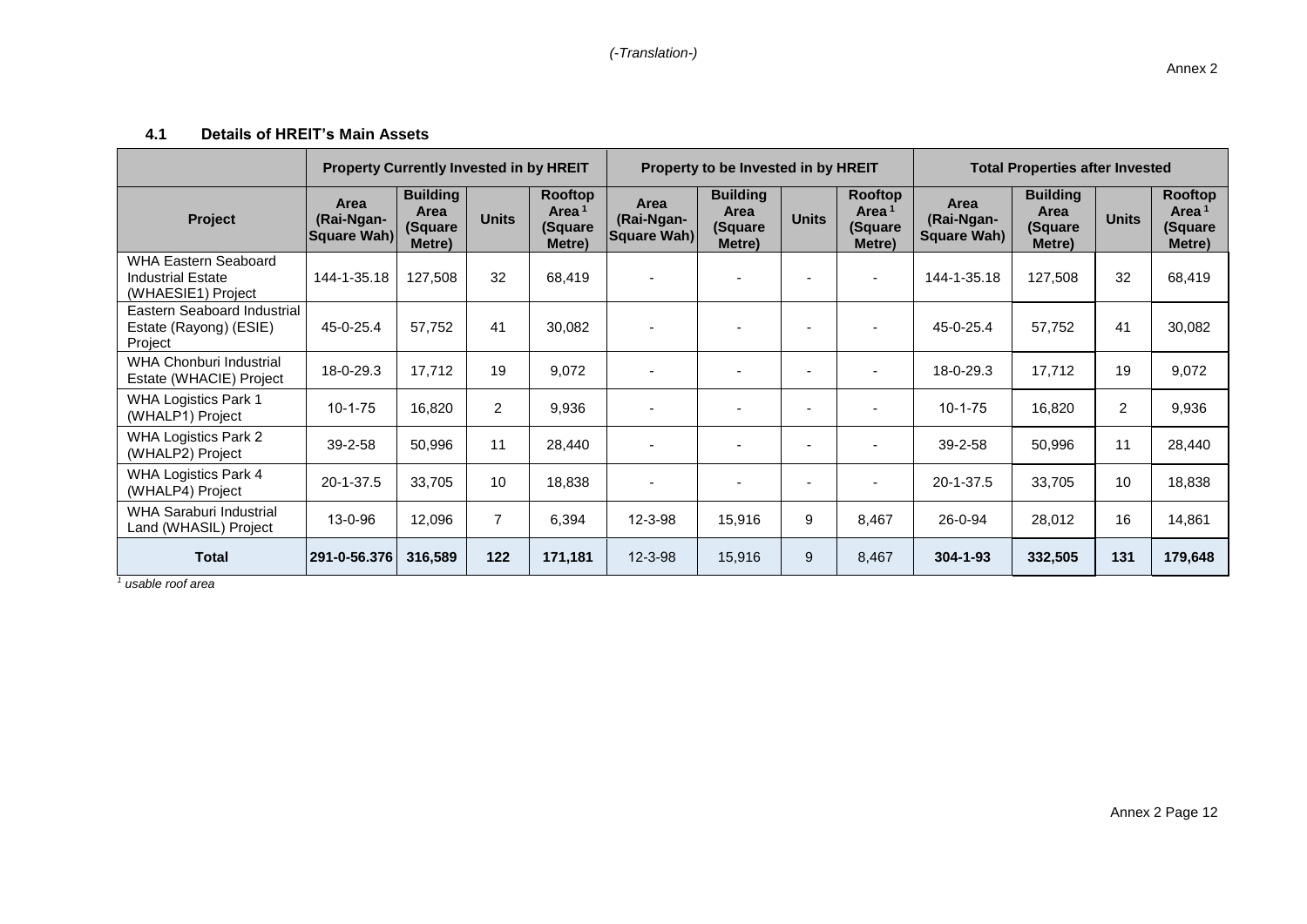| By area        |                                                                                 |                                                        |                                                    |                                        |                                                        |                                     |                  |
|----------------|---------------------------------------------------------------------------------|--------------------------------------------------------|----------------------------------------------------|----------------------------------------|--------------------------------------------------------|-------------------------------------|------------------|
|                | Property Currently Invested in by HREIT                                         |                                                        |                                                    |                                        |                                                        | Property to be Invested in by HREIT |                  |
|                | Automotive<br>Consumer<br>Logistic<br><b>Electronics</b><br>Packaging<br>Others | 34.37%<br>22.48%<br>17.79%<br>8.91%<br>6.08%<br>10.37% |                                                    |                                        |                                                        | Consumer<br><b>Electronics</b>      | 70.14%<br>29.86% |
|                |                                                                                 |                                                        |                                                    | <b>Total Properties after Invested</b> |                                                        |                                     |                  |
|                |                                                                                 |                                                        | Consumer<br>Logistic<br>Packaging<br><b>Others</b> | Automotive<br><b>Electronics</b>       | 32.27%<br>25.40%<br>16.70%<br>10.19%<br>5.71%<br>9.73% |                                     |                  |
| Source: WHAIRM |                                                                                 |                                                        |                                                    |                                        |                                                        |                                     |                  |

**4.2 Information of the Lessees of Property Classified by Business Type**

| 4.3 | <b>Remaining Lease Terms</b> |
|-----|------------------------------|
|-----|------------------------------|

| Year of lease        | Ratio per total income Calculating to (Percent)             |                                                  |                                           |  |  |  |
|----------------------|-------------------------------------------------------------|--------------------------------------------------|-------------------------------------------|--|--|--|
| expiration<br>(A.D.) | <b>Property Currently</b><br>Invested in by<br><b>HREIT</b> | Property to be<br>Invested in by<br><b>HREIT</b> | <b>Total Properties</b><br>after Invested |  |  |  |
| Within 2017          | 2.0                                                         | 30.1                                             | 3.7                                       |  |  |  |
| Within 2018          | 31.2                                                        | 29.7                                             | 31.1                                      |  |  |  |
| Within 2019          | 20.7                                                        | 29.9                                             | 21.3                                      |  |  |  |
| Within 2020          | 46.1                                                        | 10.4                                             | 43.9                                      |  |  |  |
| <b>After 2020</b>    | 2.0                                                         | 30.1                                             | 3.7                                       |  |  |  |

*Source: WHAIRM*

*Remark: Information as of 30 September 2018*

| 4.4 |  |  |  | <b>Income Proportion of Top 5 Lessees</b> |
|-----|--|--|--|-------------------------------------------|
|-----|--|--|--|-------------------------------------------|

*Source: WHAIRM Remark: Information as of 30 September 2018*